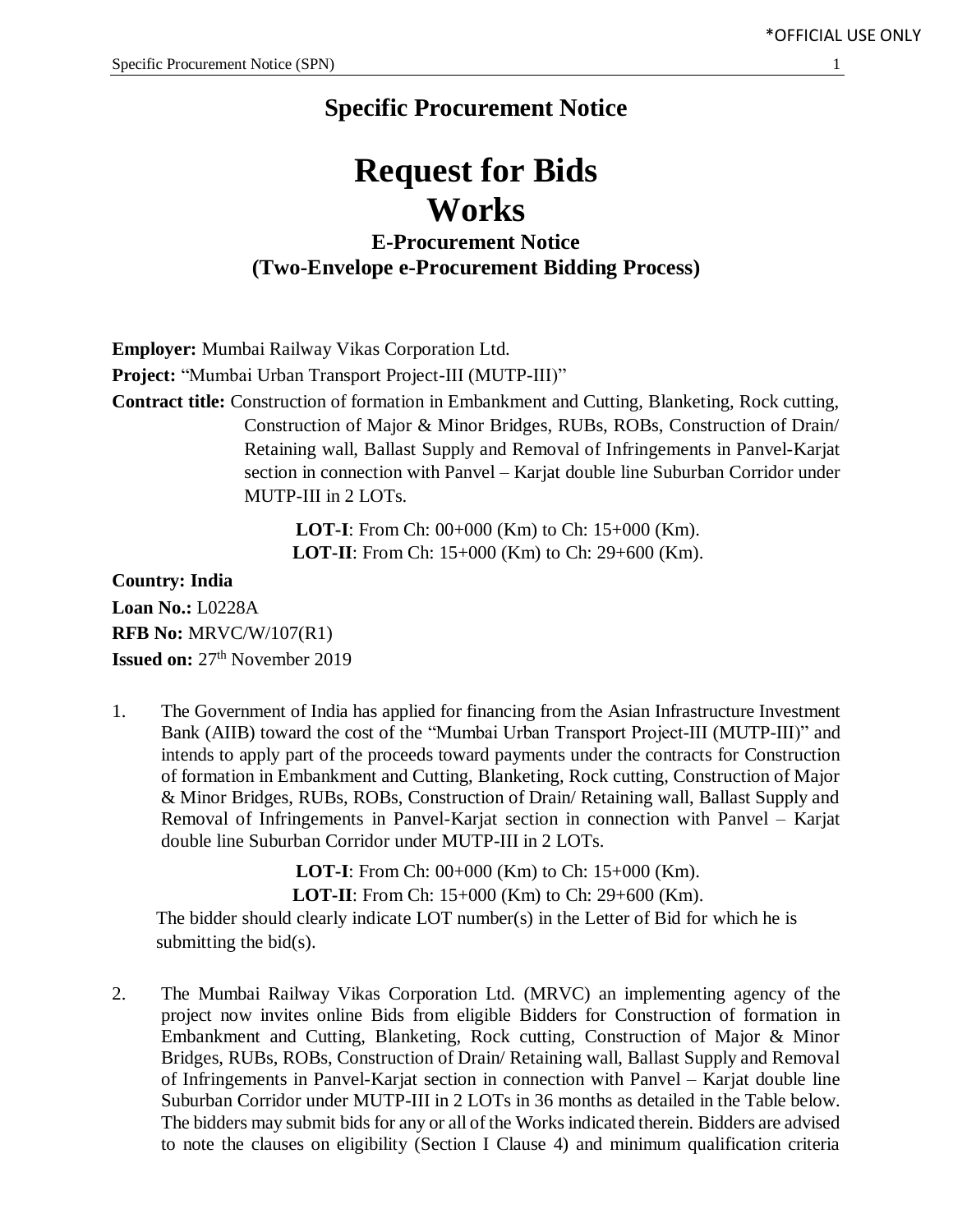(Section III – Evaluation and Qualification Criteria), to qualify for the award of the contract. In addition, please refer to paragraphs 5.9 of the "Procurement Policy of January 2016" and paragraph 4.4 of "interim Operational Directive on Procurement Instructions for Receipts, June 2016" setting forth the Asian Infrastructure Investment Bank's (AIIB) policy on conflict of interest.

- 3. Bidders may Bid for one or both lots, as further defined in the bidding document. Bidders wishing to offer discounts in case they are awarded more than one lot will be allowed to do so, provided those discounts are included in the Letter of Bid – Financial Part.
- 4. Bidding will be conducted through International Open Competitive Tender (IoCT) using Request for Bids (RFB) as specified in the Asian Infrastructure Investment Bank's "Procurement Policy of January 2016" and "Interim Operational Directive on Procurement Instructions for Receipts, June 2016", and is open to all eligible Bidders as defined in the Procurement Regulations.
- 5. Interested eligible Bidders may obtain further information from Shri. K Jha, Chief Project Manager – I, Mumbai Railway Vikas Corporation Ltd., email: cpm1@mrvc.gov.in and inspect the Bidding document during office hours 10.00 to 18.00 Hours at the address given below*.*
- 6. The Bidding document in English is available online on [http://eprocure.gov.in](http://eprocure.gov.in/) from 29<sup>th</sup> November 2019 to 27<sup>th</sup> January 2020. A bidder who desires to participate in the bid shall have to pay a nonrefundable fee as indicated in the table below. The method of payment will be demand draft/ cashier's cheque/ certified cheque payable at Mumbai in favour of "Mumbai Railway Vikas Corporation Ltd." Or direct deposit to MRVC Bank account number as mentioned below the Table. Payment documents are to be submitted as per the procedure described in paragraph 10 below. Bidders will be required to register in the website. The bidders would be responsible for ensuring that any addenda available on the website is also downloaded and incorporated*.* Bid document is also available on official website of MRVC ["http://www.mrvc.indianrailways.gov.in/"](http://www.mrvc.indianrailways.gov.in/). However, bidder has to submit the offer only on procurement website [https://eprocure.gov.in.](https://eprocure.gov.in/)
- 7. For submission of the bids, the bidder is required to have Digital Signature Certificate (DSC) from one of the Certifying Authorities (CAs), authorized by Government of India for issuing DSC. Bidders can see the list of licensed CAs from the link [\(www.cca.gov.in\)](http://www.cca.gov.in/). Aspiring bidders who have not obtained the user ID and password for participating in e-procurement in this Project, may obtain the same from the website: [https://eprocure.gov.in](https://eprocure.gov.in/)
- 8. Bids comprise two Parts, namely the Technical Part and the Financial Part, and both parts must be simultaneously submitted online o[n https://eprocure.gov.in](https://eprocure.gov.in/) on or before **27 th January 2020 at 15.00 hours***.* Any bid or modifications to bid (including discount) received outside e-procurement system will not be considered. The electronic bidding system would not allow any late submission of bids. The "TECHNICAL PART" of the Bids will be publicly opened online on the same day in the presence of the Bidders' designated representatives and anyone who chooses to attend at the address below at 15.30 hours*,* and this could also be viewed by the bidders online. The "FINANCIAL PART" shall remain unopened in the e-procurement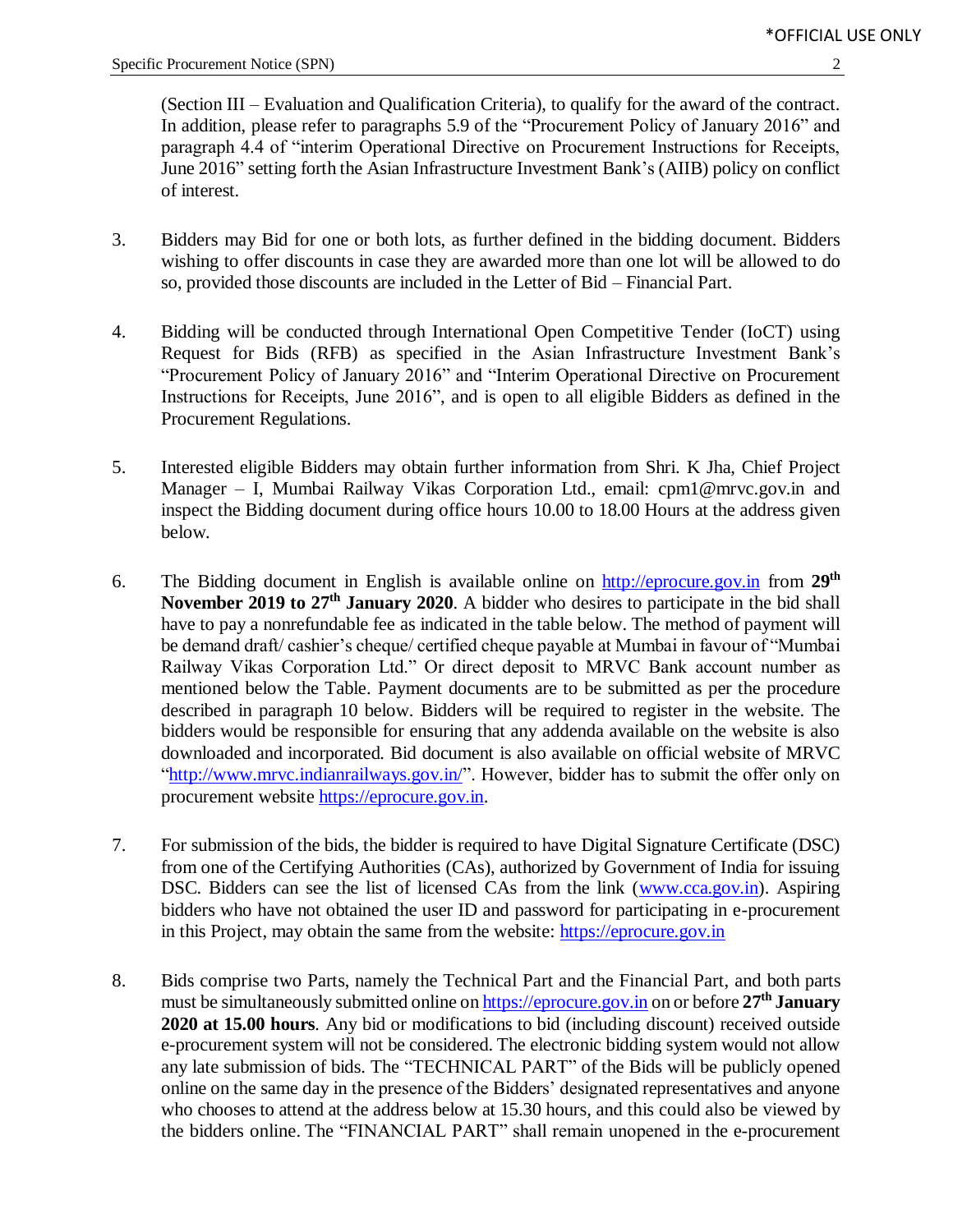system until the second public Bid opening for the financial part. If the office happens to be closed on the date of opening of the bids as specified, the bids will be opened on the next working day at the same time and venue.

- 9. All Bids must be accompanied by a Bid Security of the amount specified for the Work in the table below, drawn in favor of Mumbai Railway Vikas Corporation Ltd., payable at Mumbai. Bid security will have to be in any one of the forms as specified in the bidding document and shall have to be valid for 45 days beyond the validity of the bid. (The original bid security documents in approved form shall be submitted as per the procedure described in paragraph 10 below).
- 10. The bidders are required to submit (a) original payment documents towards the cost of bidding document; (b) original bid security in approved form; and (c) original affidavit regarding correctness of information furnished with bidding document, with Chief Project Manager – I, Mumbai Railway Vikas Corporation Ltd, 2<sup>nd</sup> Floor, Churchgate Station Building, Churchgate, Mumbai - 400020 before the Bid submission deadline given above, either by registered post/speed post/courier or by hand, failing which such bids will be declared non-responsive, and will not be opened. The employer, MRVC is not responsible for any delay in submission of original document.
- 11. A Pre-Bid Meeting will be held on **11 th December 2019** at **11.00** hrs. at the office of Mumbai Railway Vikas Corporation Ltd., Second Floor, Churchgate Station Building, Mumbai - 400020 to clarify the issues and to answer questions on any matter that may be raised at that stage as stated in ITB Clause 7.4 of 'Instructions to Bidders' of the bidding document. Bidders are advised to download the bidding document prior to the pre-bid meeting in order for bidders to have a good understanding of the scope of the requirements under this contract for discussion and clarification at the pre-bid meeting.
- 12. Other details can be seen in the bidding document. The Employer shall not be held liable for any delays due to system failure beyond its control. Even though the system will attempt to notify the bidders of any bid updates, the Employer shall not be liable for any information not received by the bidder. It is the bidders' responsibility to verify the website for the latest information related to this bid
- 13. The scope of bid includes 2 separate lots as mentioned in below table under Para 14. In the Eprocure web site https://eprocure.gov.in, there is no option for indicating separate bid document cost and bid security for each lot separately. Therefore, cost of the bid document mentioned on e-procurement portal is Rs. 10,000/-, which is for one lot only. If, a bidder participating in both the lots, they have to submit cost of bid documents accordingly i.e. Rs. 10,000/- per lot. Similarly, Earnest Money Deposit /Bid security mentioned on e-procurement portal is of lowest amount of bid security amongst 2 lots i.e. for LOT- I. If, a bidder participating in both the lots, they have to submit Bid Security accordingly for both the lots as per amount mentioned against each lot in the table below. Please refer ITB clause 14 & 19 for more details
- 14. The address referred to above is: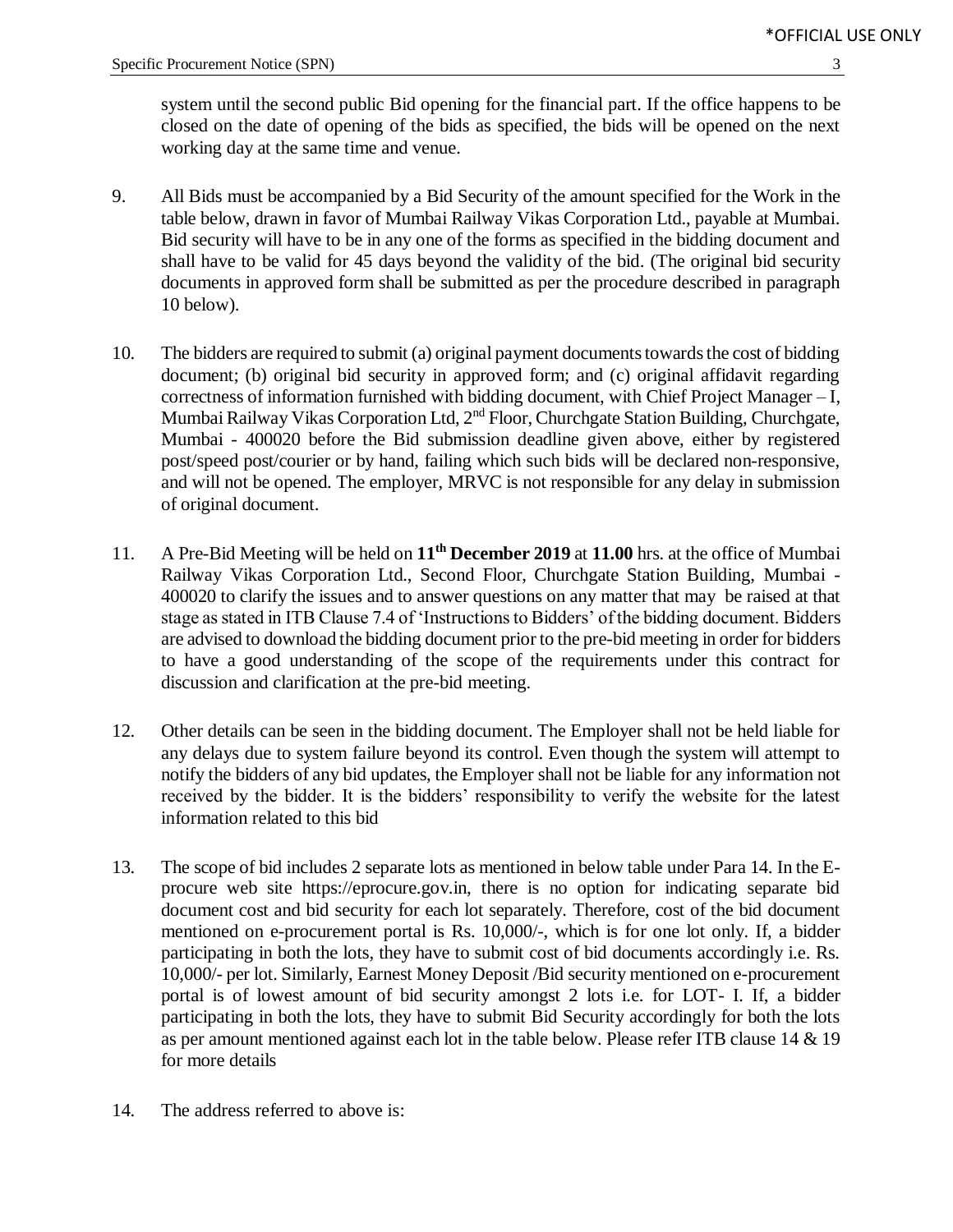### **Chief Project Manager-I, Mumbai Railway Vikas Corporation,** 2<sup>nd</sup> Floor, Churchgate Station Building, Churchgate, Mumbai- 400020 Tel: (022)- 22052012 email: cpm1@mrvc.gov.in www.mrvc.indianrailways.gov.in [&https://eprocure.gov.in](https://eprocure.gov.in/)

### **TABLE**

| Package<br>No | Name of Work                                                                                                                                                                                                                                                                                                                                                                                        | <b>Bid Security</b><br>Rs. (or equivalent amount<br>in a freely convertible<br>currency)                                                                                       | Cost of Document<br>Rs. (or equivalent<br>amount in a freely<br>convertible<br>currency) | Period of<br>Completion |
|---------------|-----------------------------------------------------------------------------------------------------------------------------------------------------------------------------------------------------------------------------------------------------------------------------------------------------------------------------------------------------------------------------------------------------|--------------------------------------------------------------------------------------------------------------------------------------------------------------------------------|------------------------------------------------------------------------------------------|-------------------------|
| $\mathbf{1}$  | $\overline{c}$                                                                                                                                                                                                                                                                                                                                                                                      | 3                                                                                                                                                                              | $\overline{4}$                                                                           | 5                       |
| 107           | Construction of formation in<br>Embankment<br>and<br>Cutting,<br>cutting,<br>Blanketing,<br>Rock<br>Construction of Major<br>$-\&$<br>Minor Bridges, RUBs, ROBs,<br>of<br>Construction<br>Drain/<br>Retaining wall, Ballast Supply<br>and Removal of Infringements<br>in Panvel-Karjat section in<br>connection with Panvel<br>Karjat double line Suburban<br>Corridor under MUTP-III in 2<br>LOTs. |                                                                                                                                                                                |                                                                                          |                         |
|               | <b>LOT-I:</b> From Ch: $00+000$<br>(Km) to Ch: $15+000$<br>$(Km)$ .                                                                                                                                                                                                                                                                                                                                 | ₹ 98,10,000/-<br>(Rupees Ninety Eight<br>Lakhs<br>Ten Thousand<br>Only)<br>Mode of submission of<br>Bid security: Refer to<br>Bid Data Sheet (BDS)<br>of Tender Document.      | ₹ 10,000/-<br>(Rupees<br>Ten<br>Thousand Only)                                           | 36 Months               |
|               | <b>LOT-II:</b> From Ch: $15+000$<br>(Km) to Ch: $29+600$<br>$(Km)$ .                                                                                                                                                                                                                                                                                                                                | ₹ 1,09,20,000/-<br>(Rupees One Crore Nine)<br>Lakhs Twenty Thousand<br>Only)<br>Mode of submission of<br>Bid security: Refer to<br>Bid Data Sheet (BDS)<br>of Tender Document. | ₹ 10,000/-<br>Ten<br>(Rupees<br>Thousand Only)                                           | 36 Months               |

Bank details of MRVC account for depositing Cost of Tender Document:

| a. Name of Beneficiary | Mumbai Railway Vikas Corporation Limited |
|------------------------|------------------------------------------|
| b. $A/C$ No.           | 36038784315                              |
| c. IFSC Code           | SBIN0001821                              |

|  | Name of Bank |  | State Bank of India |
|--|--------------|--|---------------------|
|--|--------------|--|---------------------|